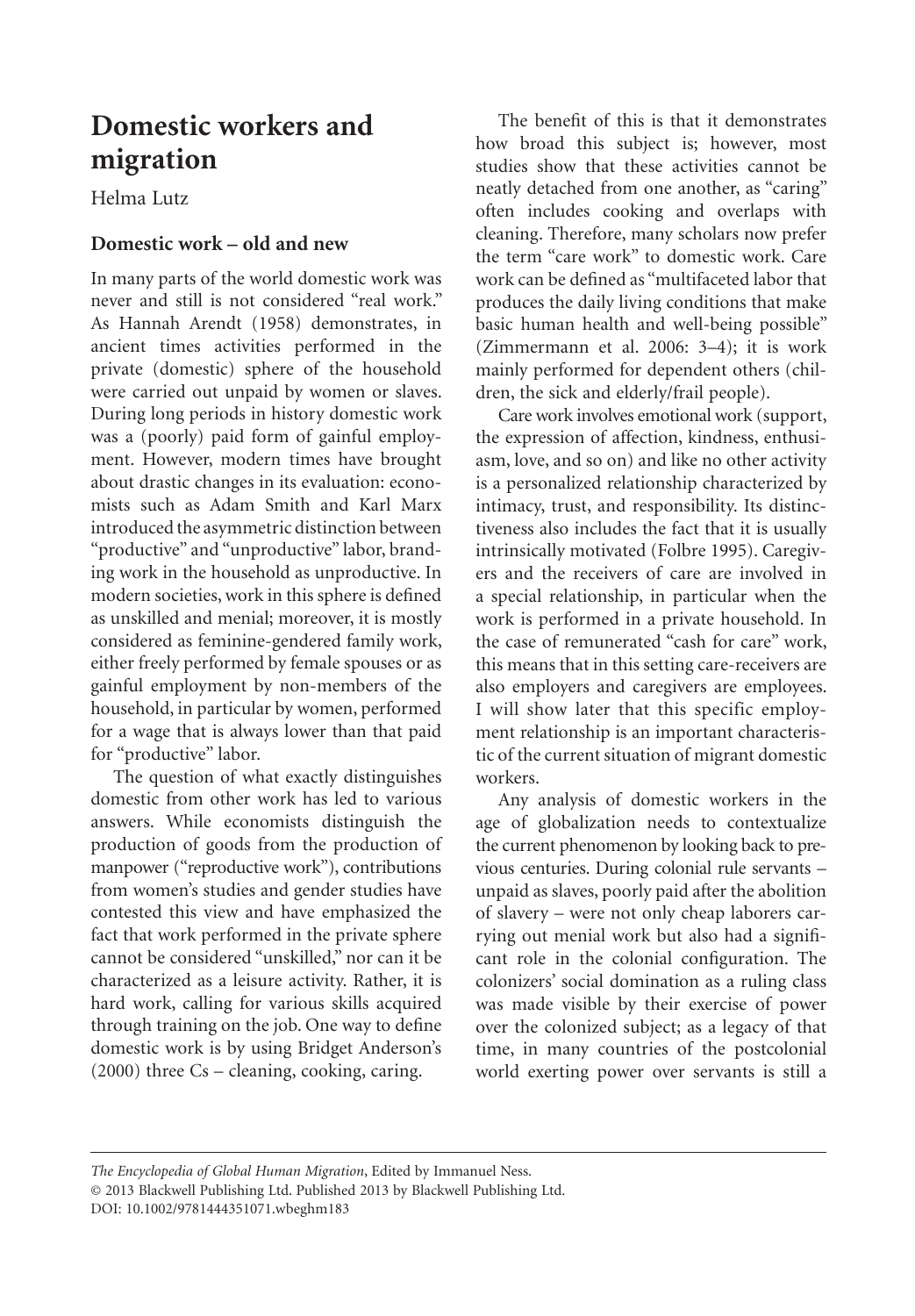sign of (racial, class-specific, gendered, castespecific) superiority.

During the 19th century, in Europe and other parts of the world, servants' work became feminized; hundreds of thousands of young women from poor families or orphanages moved from the countryside to the city, where they found live-in positions in bourgeois households which provided them with work, income, food, and shelter. The features of these working relations, however, were often a lack of legal security, poor working conditions, arbitrary despotism, violence, and a risk of sexual harassment.

By the end of the century, in many European countries trade unions for "maids, washerwomen, and cleaners" were established and legal improvement of their working situation (control of working hours, food and better payment, health insurance, etc.) was achieved. Around the start of the 20th century, maids were recruited for overseas employment; as part of colonial "race" policies these white European women were regarded as potential brides for male settlers, serving as guarantors for racial purity.

The servant migration to the "New World" (the United States, Canada, Australia, and New Zealand) enabled many young women to emigrate. The dominant pattern at that time was migration from poor to rich, less powerful to more powerful countries, from the center of the empires to less developed countries; this became known as a "civilizing mission." Both the colonial *and* the modernization project were linked closely with the ideology of civilization and promotion of an enlightened bourgeois lifestyle, and as part of this the improvement of the servants' level of "cultivation" was a key element for the legitimation of their exploitation. Employers saw themselves as "educators."

## **New features**

According to International Labour Organization (ILO) estimates, there are currently 100 million women and girls working as domestic and care workers worldwide; in nearly half the countries in the world they are unprotected by national labor laws. Although on the whole data in this sector are inaccurate, it is clear that at the beginning of the 21st century, most of these women are either internal migrants – from the countryside to the urban centers, as in China – or external (transnational) migrants moving within regions (e.g., from the Philippines and Indonesia to Taiwan, or from Eastern to Western Europe, or even moving on a transatlantic scale). The phenomenon of the "global woman" (Ehrenreich & Hochschild 2002) has become one of the main features of the *feminization of migration*. Several continuities with the situation a hundred years ago can be identified: the feminization of this occupation began in the mid-19th century, and continues to the present day. Although there are a small percentage of male migrants working in the domestic sector, most of them perform chores distinct from women's, such as gardening and handyman work. Also, women migrating into private households thousands of miles away from their country of origin are still motivated by the search for better salaries and also the hope that their prospects will improve in the destination country. They come from economically poor countries, affected by natural disasters, economic crises, and long-term economic weakness, corruption and dictatorship, civil wars, and political and social transitions. Like their predecessors, they are badly paid by the employment standards of the countries within which they work and they lack social security and citizenship rights, especially if they are illegal workers.

As well as factors in common, there are also important differences between now and then. Today's migrant domestic and careworkers:

- 1. are better educated than their predecessors; many have advanced schooling and some of them have a university degree; their professional training may be in the health or carework professions, but often it is in a very different field; the result of this can be characterized as brain waste;
- 2. are often members of the (lower) middle class in their country of origin; this indicates that their migration, although characterized as "unqualified," is not undertaken by unqualified migrants;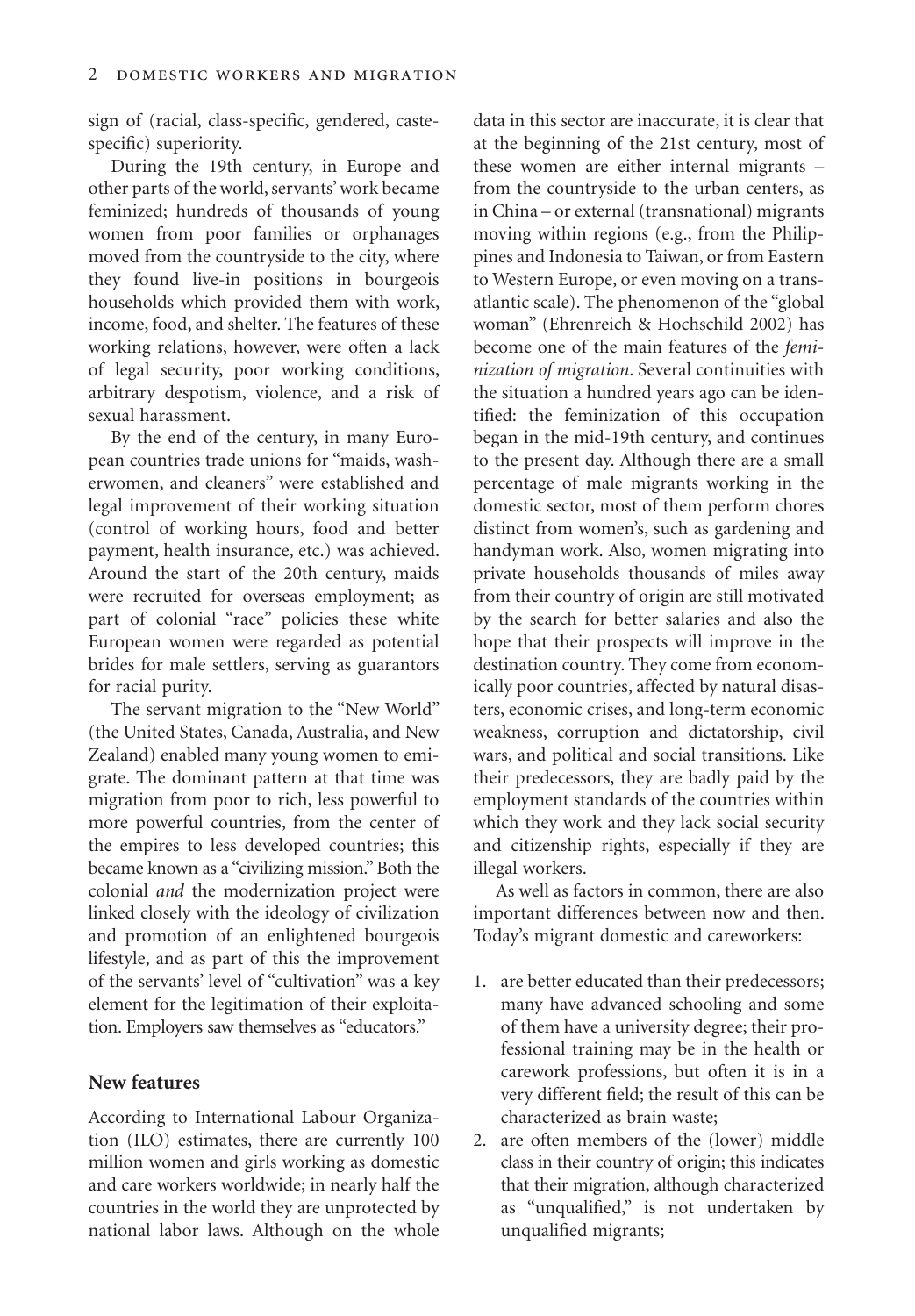- 3. are well equipped by their social and cultural capital to be quick learners of foreign languages, a good command of which is required in the destination countries;
- 4. in addition to live-ins (as in former times), many domestic workers now (strive to) take live-out domestic employment in order to increase their autonomy as laborers;
- 5. are older than former maidservants, covering a range between young adults (aged 18–19 upward) to older (pensioner) women (aged up to 65–70);
- 6. are often irregular or "illegal" workers, because the receiving countries do not consider and acknowledge their labor as "qualified" and as an economic necessity;
- 7. include many mothers who have had (no choice but) to leave behind children, partners, and/or elderly parents in their homeland, generating the situation of "care drain" in the sending countries;
- 8. in some regions commute back and forth to see their families at regular intervals (such as every three months) ;
- 9. do not necessarily intend to settle in the country of destination, but wish to maintain their families and living standards in the country of origin; they work on (selforganized) rotation or circular migration schemes and often develop transnational ways of life.

In sum, at the beginning of the third millennium, migrant domestic workers are, as in earlier times, among the large numbers of male and female migrants seeking better working and living conditions elsewhere. As an occupational group they face many of the same problems as other migrants. However, there are also special problems, including the isolation of the workplace (especially for live-in workers) which is an obstacle to workplace monitoring and unionization, and the intimate character of the work sphere, which engenders a highly personalized working relationship and vulnerability to abuse (including sexual harassment).

## **Key concepts**

Migrant domestic/care work in the 21st century presents new challenges for researchers. What

are the working conditions for migrant workers in the receiving countries? To what extent are they considered "workers" and to what extent "family helpers"? The latter do not usually fall under the protection of employment law. What are the effects for the sending and receiving societies? Can gender equality policies in the receiving societies profit from the outsourcing of care responsibilities to migrant workers? What are the advantages of female labor migration for the sending societies, and in particular for the families left behind? Do these migrant workers have exit options from their work sector? Are migration policies aimed at the social and legal inclusion of these migrants?

For a more detailed analysis, the following concepts can be helpful: care deficit, care drain, and care chains. As will be demonstrated, these concepts should be recognized on three levels (macro, micro, and meso), and a proper policy analysis cannot omit the intersection of three regimes: the care, the gender, and the migration regime of national states and within transnational spaces (see Lutz 2010).

### *Care deficit*

In the 19th and early 20th centuries, the employment of domestic workers in bourgeois households was considered a display of social status. Today, the reason for the migration of women from economically weak to strong countries in the industrialized and urbanized centers of the world is the existence of a care deficit, due to the fact that more and more women are entering the paid labor force and are no longer available as providers of (fulltime) care for their family members. Moreover, the demographic increase of an aging population in these societies goes hand in hand with demands for more care activities.

The care deficit is exploding in places, for example in the OECD countries, where the entry of women into paid employment is considered an economic requirement and a step towards gender equality. Moreover, the absence of public discussion on the question of who will take charge of the care work that was previously performed on an unpaid basis, and the unfulfilled redistribution of care/domestic work between the genders, have contributed to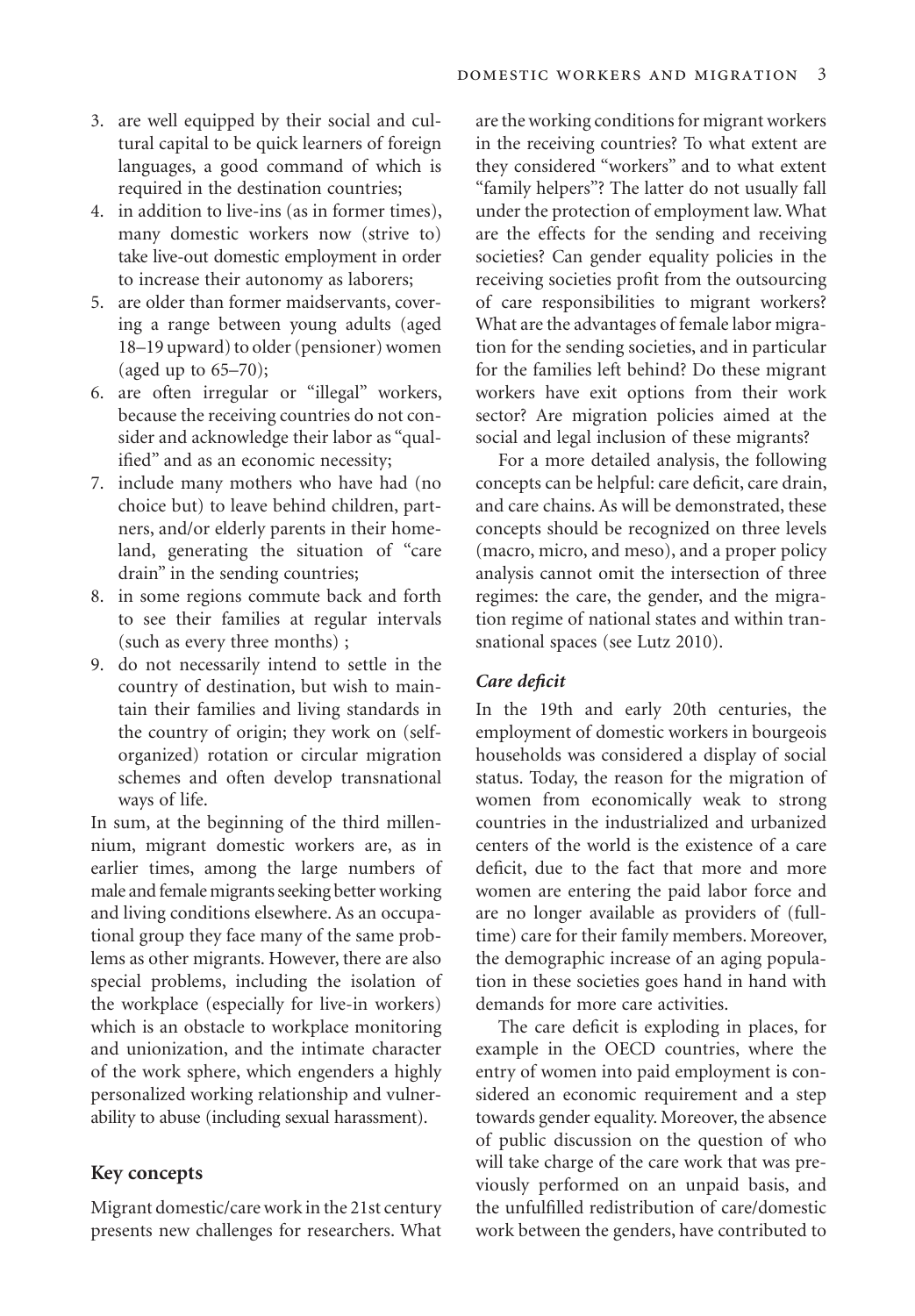two ways of dealing with the demand for care: care is provided by the state (public institutions) or by the market (careworkers). In the latter case, caregivers work in private households as au pairs or live-in caregivers for elderly persons (the "migrant in the family" model) or in nursing homes.

# *Care drain*

While the care deficit in industrialized countries is met by migrant women and thus leads to care gain, these women leave behind care gap for their own children and elderly, possibly sick parents or family members. This deduction of care capital from sending to importing countries is known as *care drain*, a phenomenon which remained invisible as long as the social costs of feminized migration were not discussed by the sending or receiving societies. On the contrary, for a long time economists from the World Bank and other international institutions considered (care) migration a win–win situation, beneficial for both parties, as migrant women are able to earn higher salaries and send home remittances to their families. Currently, in some sending areas of the world, such as Eastern Europe, there are heated public discussions about the damage caused by the care gap for nonmigrating children; in these discussions the mothers are often blamed for neglecting their care responsibilities (Lutz 2010). Sending countries react by establishing new rules for their emigration regimes, aiming at preventing mothers from emigrating.

## *Care chain*

According to Hochschild (2000), caregiving gaps in the sending countries are either filled by members of the extended family network or by a replica model, the hiring of migrant domestic workers from a poorer country. The result of these processes is perceived as a continuous commodification of care work on world scale, a *care chain* (see also Parreñas 2005). Empirical studies on the replica model are still few, and so far it has been shown that the majority of families employing care/domestic workers are not the same as those who work as domestic workers elsewhere (Lutz 2010). For the most part, the substitute caregivers are recruited from among the female members of the wider family or friendship network (grandmothers, sisters, aunts, nieces, teenage daughters, neighbors, friends). However, the care chain is a useful concept which helps to identify the persons involved in the replacement of the primary caregiver.

## *Macro, meso, and micro levels of analysis*

As has already been pointed out, the question of the care deficit and migrant care/domestic workers needs to be analyzed on various levels. On the *macro* level, it is national policies that create or ignore the care deficit and either encourage or prevent the formation of a private market for careworkers. Contrary to other migrant labor markets, such as construction work (a completely masculinized sector), where full-time workers are required, in some geographical regions this market can be arranged in a *frame of rotation* (i.e. alternating work abroad and family care at home on a three-month cycle, being replaced by a friend or a family member), lightening the burden of transnational motherhood. On the *meso* level, the organization of this work is closely linked to opportunity structures, networks of caregivers, transnational placement agencies, community resources, and support structures. On the *micro* level individual practices, identities, and positions come into view. Working mothers – and often in a different way fathers – have to reconcile work abroad and family life back home, which means that they need to deal with gendered models of care responsibilities in a transnational social space. The latter is marked by intersections of life cycle, class, and ethnicity/race (caste) which can turn out to be more or less resourceful.

### **Gender, care, and migration regimes**

The intersection of three regimes, understood as a combination of laws, regulations, cultural and social norms and practices, is at the heart of migrant domestic/care work. First *gender regimes*, in which the household and care work organization can be seen as the expression of a